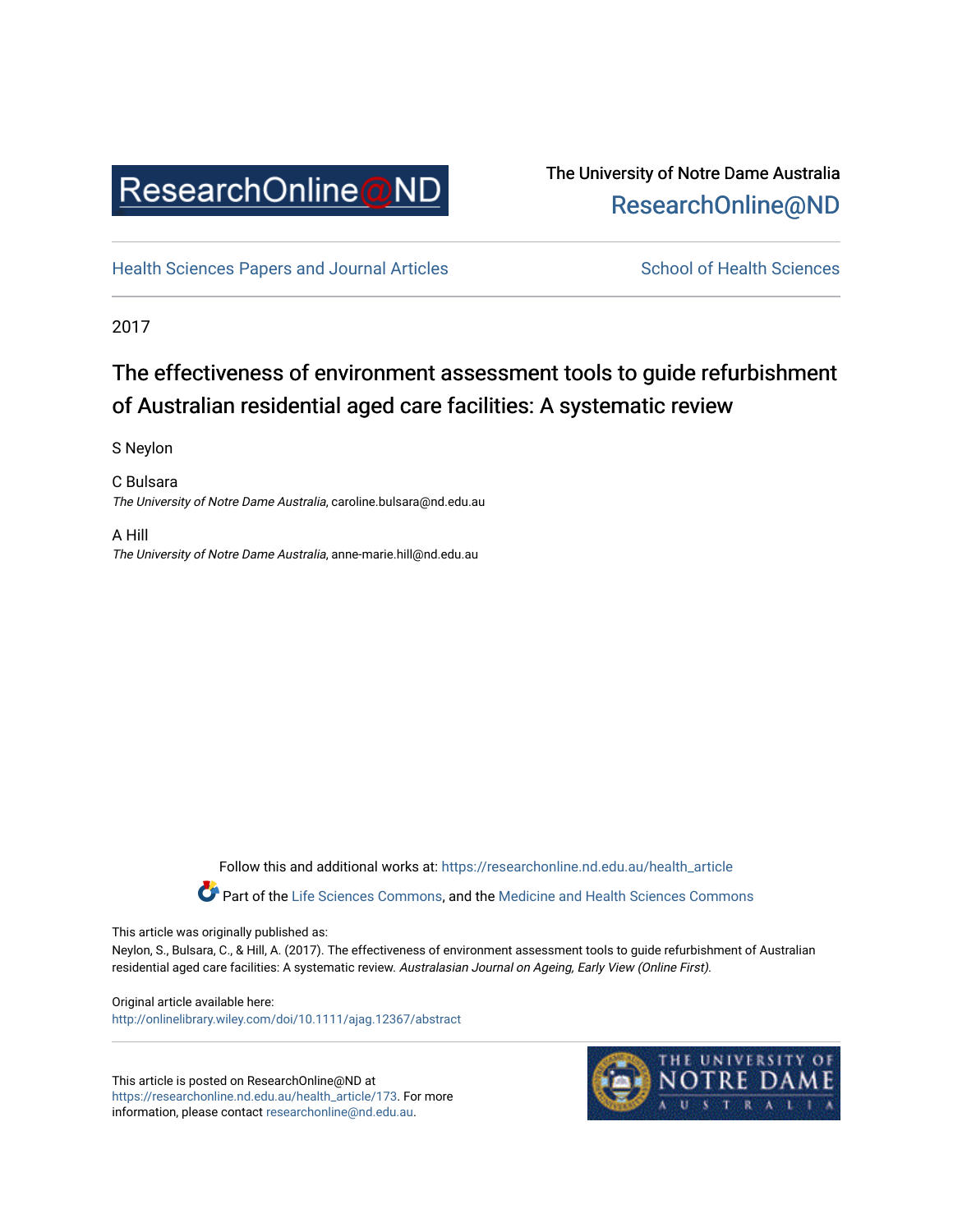This is the peer reviewed version of the following article:

Neylon, S., Bulsara, C., and Hill, A. (2017). The effectiveness of environment assessment tools to guide refurbishment of Australian residential aged care facilities: A systematic review. *Australasian Journal on Ageing, Early View* (Online First). doi: 10.1111/ajag.12367

This article has been published in final form at: -

<http://onlinelibrary.wiley.com/doi/10.1111/ajag.12367/abstract>

This article may be used for non-commercial purposes in accordance with Wiley Terms and Conditions for self-archiving.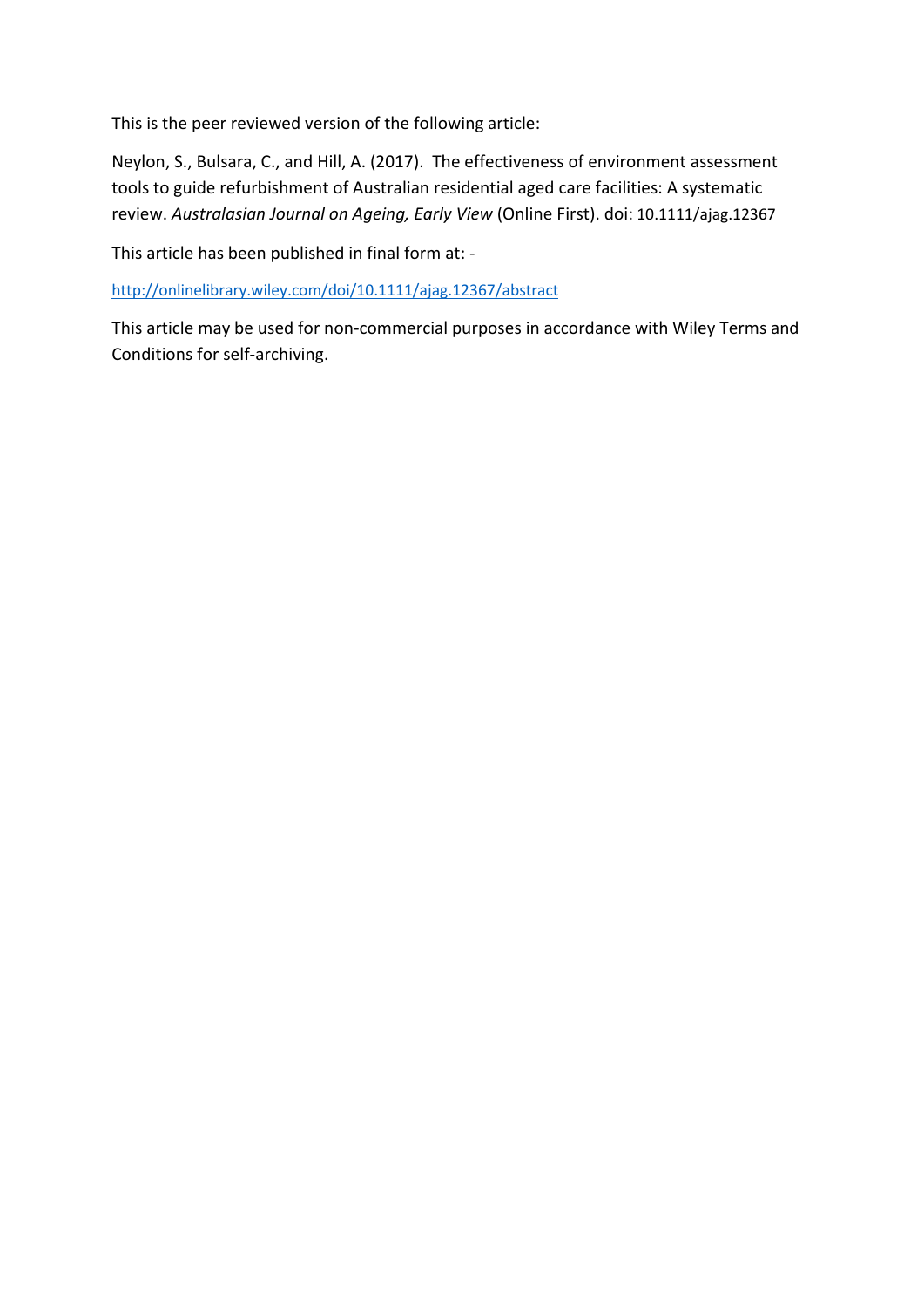#### **Abstract**

#### Objective

To determine applicability of environment assessment tools in guiding minor refurbishments of Australian Residential Aged Care Facilities.

### Method

Studies conducted in residential aged care settings using assessment tools which address the physical environment were eligible for inclusion in a systematic review. Given these studies are limited; tools which have not yet been utilised in research settings were also included. Tools were analysed using a critical appraisal screen.

### Results

Forty three publications met the inclusion criteria. Ten environment assessment tools were identified of which four addressed all seven minor refurbishment domains of lighting, colour and contrast, sound, flooring, furniture, signage and way finding. Only one had undergone reliability and validity testing.

## Conclusion

There are four tools which may be suitable to use for minor refurbishment of Australian residential aged care facilities. Data on their reliability, validity and quality is limited.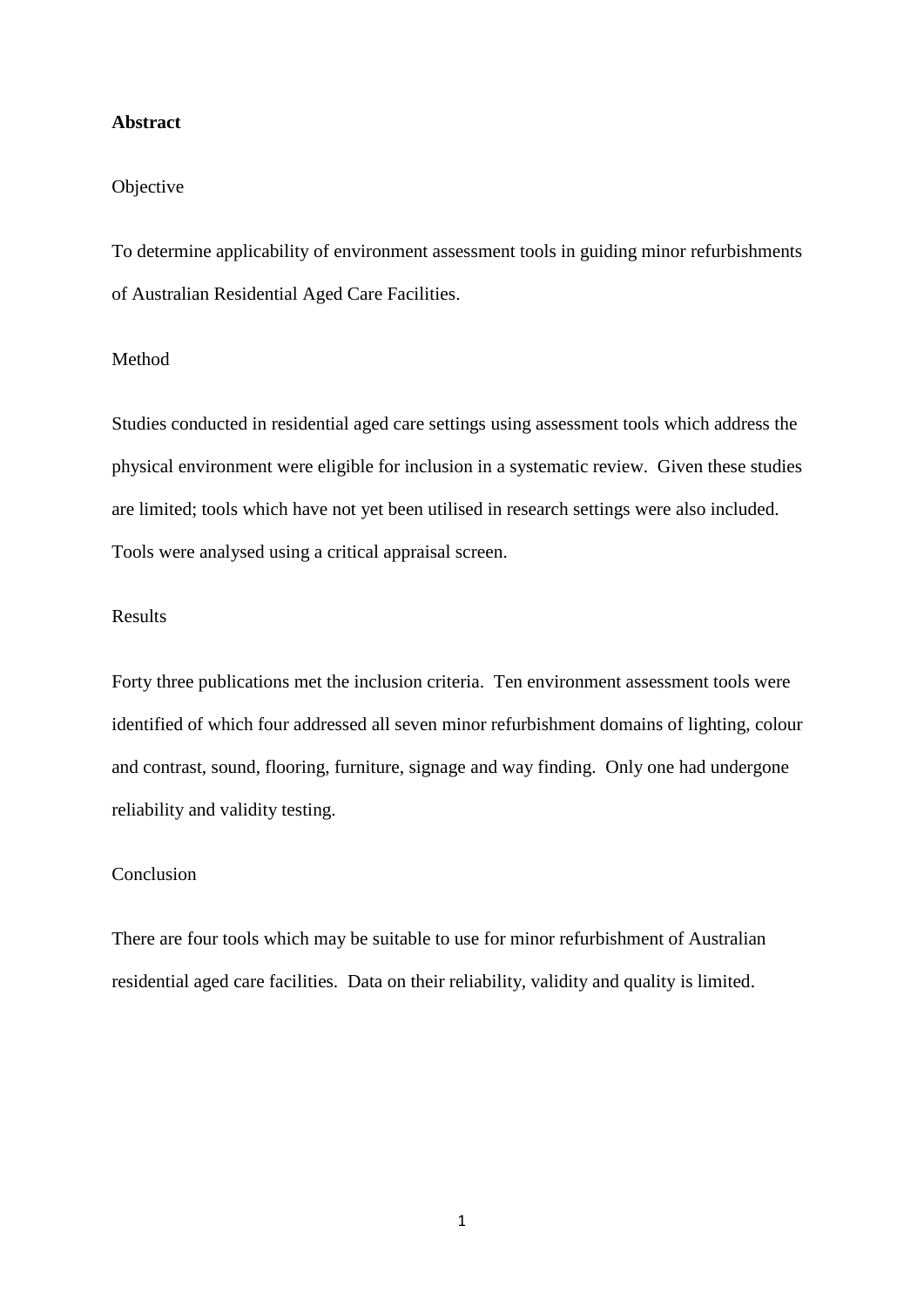#### **Key Words**

Facility design and construction; Evidence based facility design; Housing for the aged; Nursing Homes; Environmental Design

#### **Introduction**

In 2011, there were 185,482 residential aged care beds in Australia distributed across 2760 facilities with 60% managed by "not for profit" organisations<sup>[\(1\)](#page-15-0)</sup>. Significant changes to both funding and regulations<sup>[\(2\)](#page-15-1)</sup> challenge the aged care industry responses in the face of demographic ageing, changing consumer expectations and levels of skilled care needed for older people with complex medical conditions including dementia $(3)$ . Comparative economic modelling evaluating the cost of providing residential aged care services in Australia<sup>[\(2\)](#page-15-1),[\(4\)](#page-15-3)</sup> illustrates a significant financial reach for organisations engaging in building new facilities. Longer term profitability is hard to predict alongside other risks associated with construction  $cost$ , construction timing, occupancy and operating  $costs<sup>(2)</sup>$  $costs<sup>(2)</sup>$  $costs<sup>(2)</sup>$ . Consequently aged care providers, particularly not for profit organisations, need to compare the potential cost of, and returns from, redeveloping or modernising existing facilities<sup>[\(4\)](#page-15-3)</sup>.

Refurbishment may be major or minor. Major refurbishment includes additional buildings, extensions or structural improvements to the residential Aged Care Facilities  $(ACF)^{(5)}$  $(ACF)^{(5)}$  $(ACF)^{(5)}$  and minor refurbishment the improvements to finishes, furniture, fixtures and fittings that provides a direct benefit in quality or functionality to residents' life that is beyond aesthetics<sup> $(5)$ , $(6)$ </sup>. Design elements of the newly built facility to accommodate various physical and cognitive impairments of this group have been researched in both Europe and North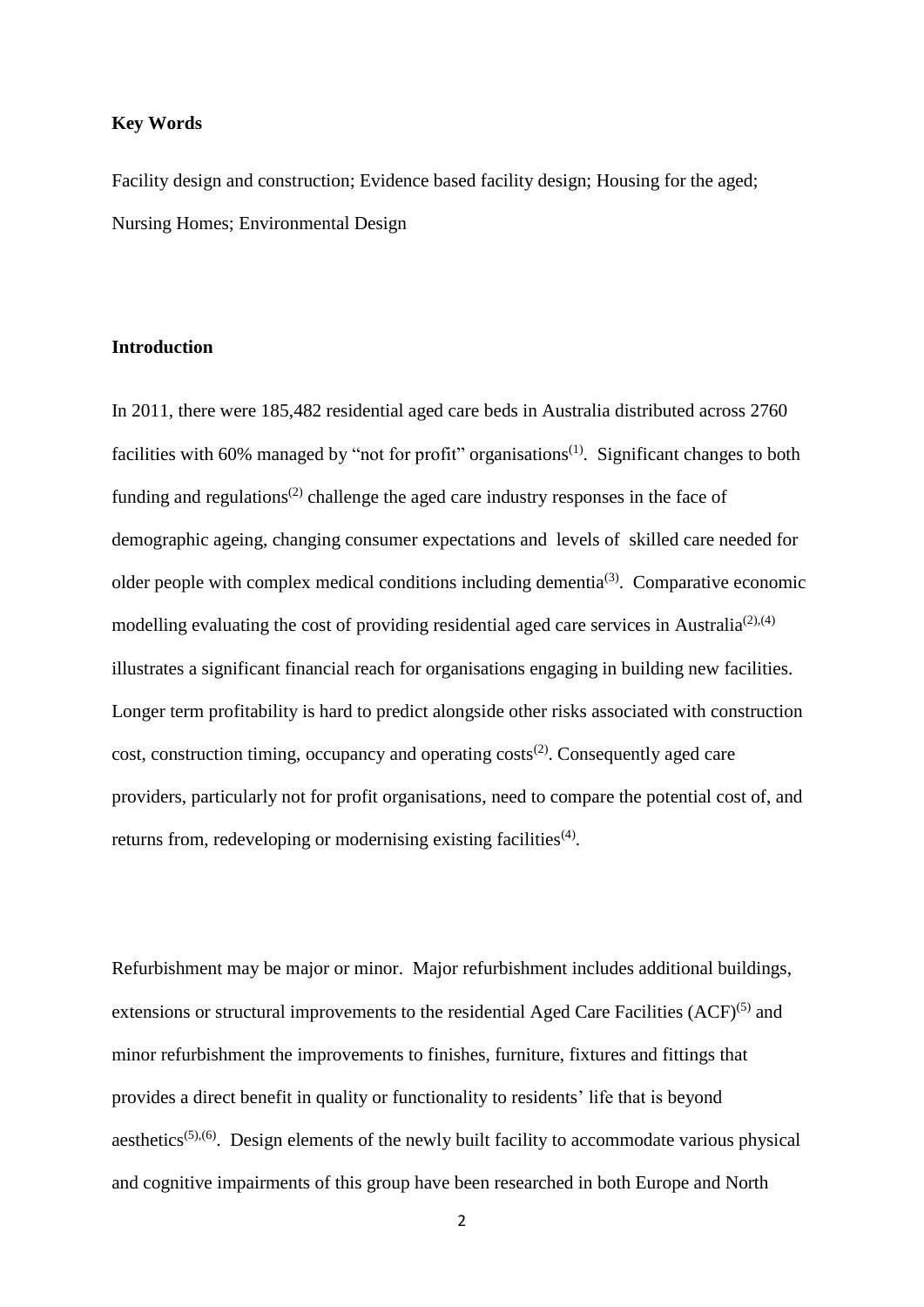America<sup> $(7)$ , $(8)$ , $(9)$ . Studies demonstrate positive findings for a range of design elements such as</sup> facility size <sup>[\(10\)](#page-15-9)</sup>, control of stimulation <sup>[\(11\)](#page-15-10)</sup>, lighting<sup>[\(12\)](#page-15-11)[,\(13\)](#page-15-12)</sup>, signage<sup>[\(14\)](#page-15-13),[\(15\)](#page-15-14)</sup>, sound<sup>[\(16\)](#page-15-15)</sup>, visual  $access^{(11),(10)}$  $access^{(11),(10)}$  $access^{(11),(10)}$  $access^{(11),(10)}$ , colour/contrast<sup>[\(17\)](#page-15-16)</sup>, and way finding<sup>[\(18\)](#page-15-17)[,\(19\)](#page-15-18)</sup>, in terms of impact on residents wellbeing or functional abilities. However, studies focusing on a single element (such as colour or décor) in isolation or omitting an assessment process or not incorporating the functional needs of occupants have not been successful in demonstrating a change in outcomes post interventions<sup>[\(20\)](#page-15-19)[,\(21\)](#page-15-20),[\(22\)](#page-15-21)</sup>.

There are few guidelines for appropriate minor refurbishment of residential Aged Care Facilities either internationally or in Australia. Well researched guidelines to optimise the refurbishment outcomes for the ACF environment in the current financial and regulatory environment should mitigate where possible ageing related impairments and be maintenance friendly. The purpose of this systematic review was to identify and objectively evaluate environment assessment tools to determine which would be suitable for minor refurbishment of ACF.

#### **Methods**

We searched the Cinahl, Cochrane Library, PubMed, Trove databases and an ACF organisation's resource collection in addition to Google Advanced Search between May and November 2015 for references which described or reviewed ACF environmental assessment tools published between 1996 and 2015. Reference lists from included articles were also hand searched for additional studies. Other tools were identified by searching a number of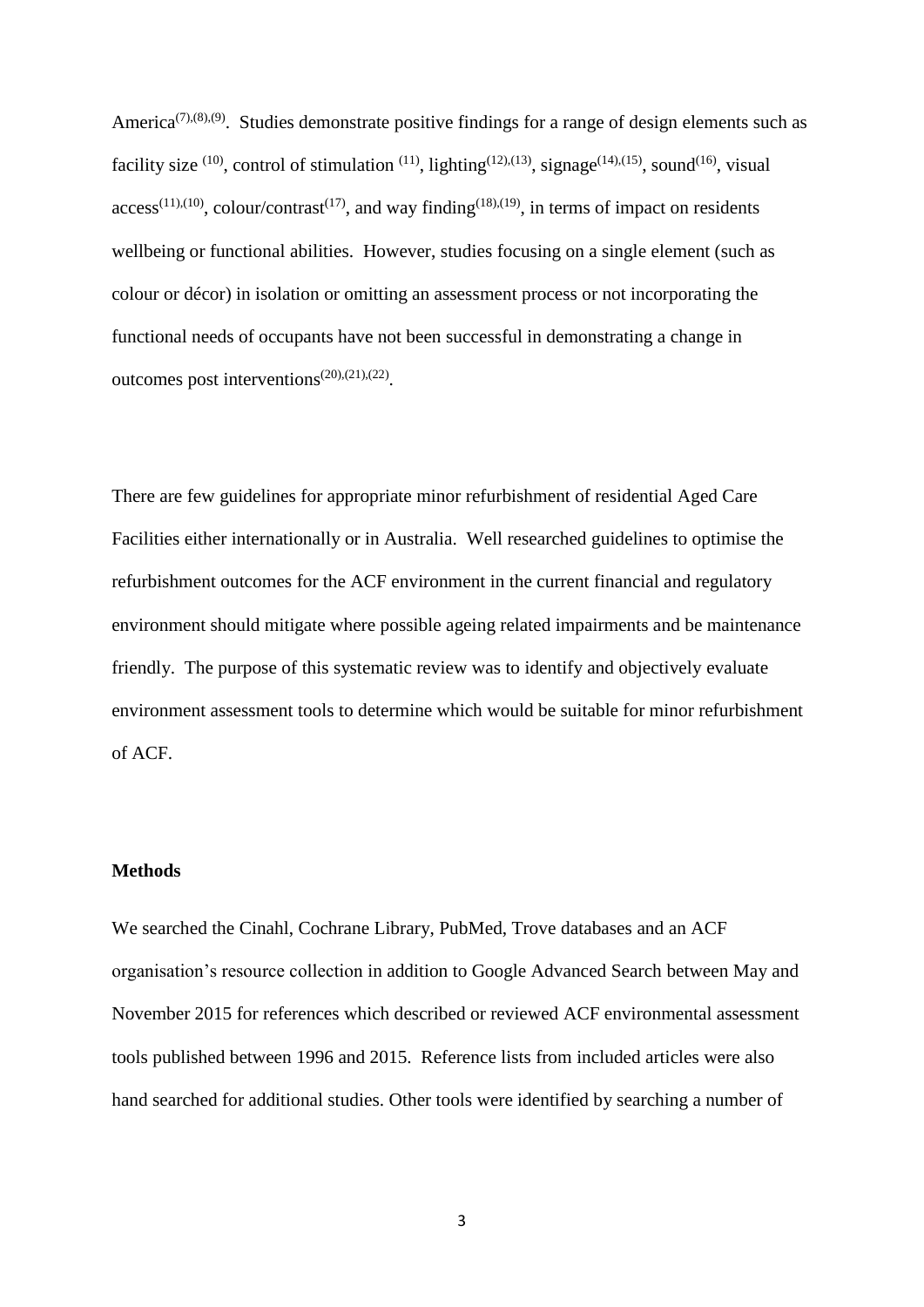internet sites, particularly Australian government sites in the various states and territories. Further tools were identified by contact with researchers or experts in the field.

Our full list of search terms are shown in the Appendix and included terms such audit, screen and assessment. These were combined with terms such as residential aged care, nursing homes, and residential facilities and terms relating to the physical environment, design and refurbishment. The introduction of 'dementia' as a key word increased the results significantly. Finally, studies using the tools were also searched by entering the name of the tool.

Lighting, colour and contrast, sound, flooring, furniture, signage and way finding domains consistently appeared in the literature as considerations for improvement to function and wellbeing; are within the parameters of minor refurbishment and were then adopted by the researchers. The design elements of major refurbishment initiatives such as building size, configuration or layout, access to the outdoors, private bedrooms and bathrooms and total visual access were outside the scope of this study and were excluded.

Using the review question 'Can existing environment assessment tools be used to establish minor refurbishment priorities in an Australian residential aged care facility?' the relevance criteria were:

- Studies or resources available in full text and in English
- Employing tools developed to measure the physical environment in ACF
- Tools readily accessible and preferably include an instruction manual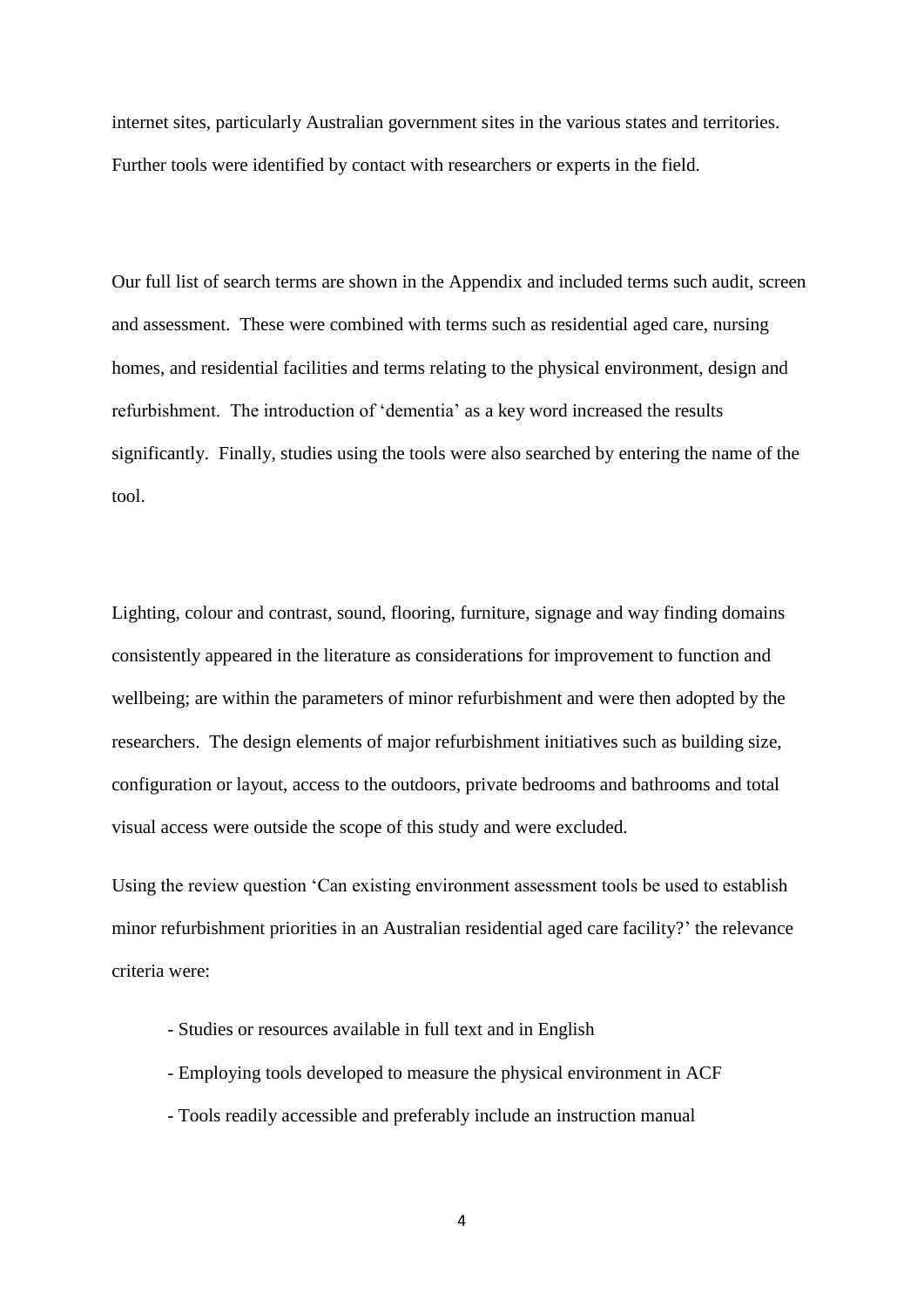- Measuring at least two established minor interior refurbishment domains associated with changes in function or ability (lighting, colour and contrast, sound, flooring, furniture, signage and way finding)

Studies related to behaviours, clinical health, therapeutic interventions, care needs, community or hospital settings and outdoor environments were not included. Each tool was populated into a table listing tool description; author/source; country of origin; purpose of tool; population or setting of tool; number and description of items; time to conduct; reliability; validity; quality; requirements for use; number of refurbishment domains addressed; studies using the tool; other points, strengths and limitations.

The quality component was assessed using a structured questionnaire, with a maximum of 5 points<sup> $(23)$ </sup> (Figure 1).

#### INSERT FIGURE 1 HERE

#### **Results**

The literature was initially searched by the first author [\(24\)](#page-16-1) and almost 3000 articles were identified and their titles and or abstracts reviewed. Of these, 101 relevant articles were retrieved in full with the second author [\(20\)](#page-15-19) confirming eligibility. Disagreements were discussed and if needed, referred to the third researcher CB to arbitrate. This flow is presented in Figure 2.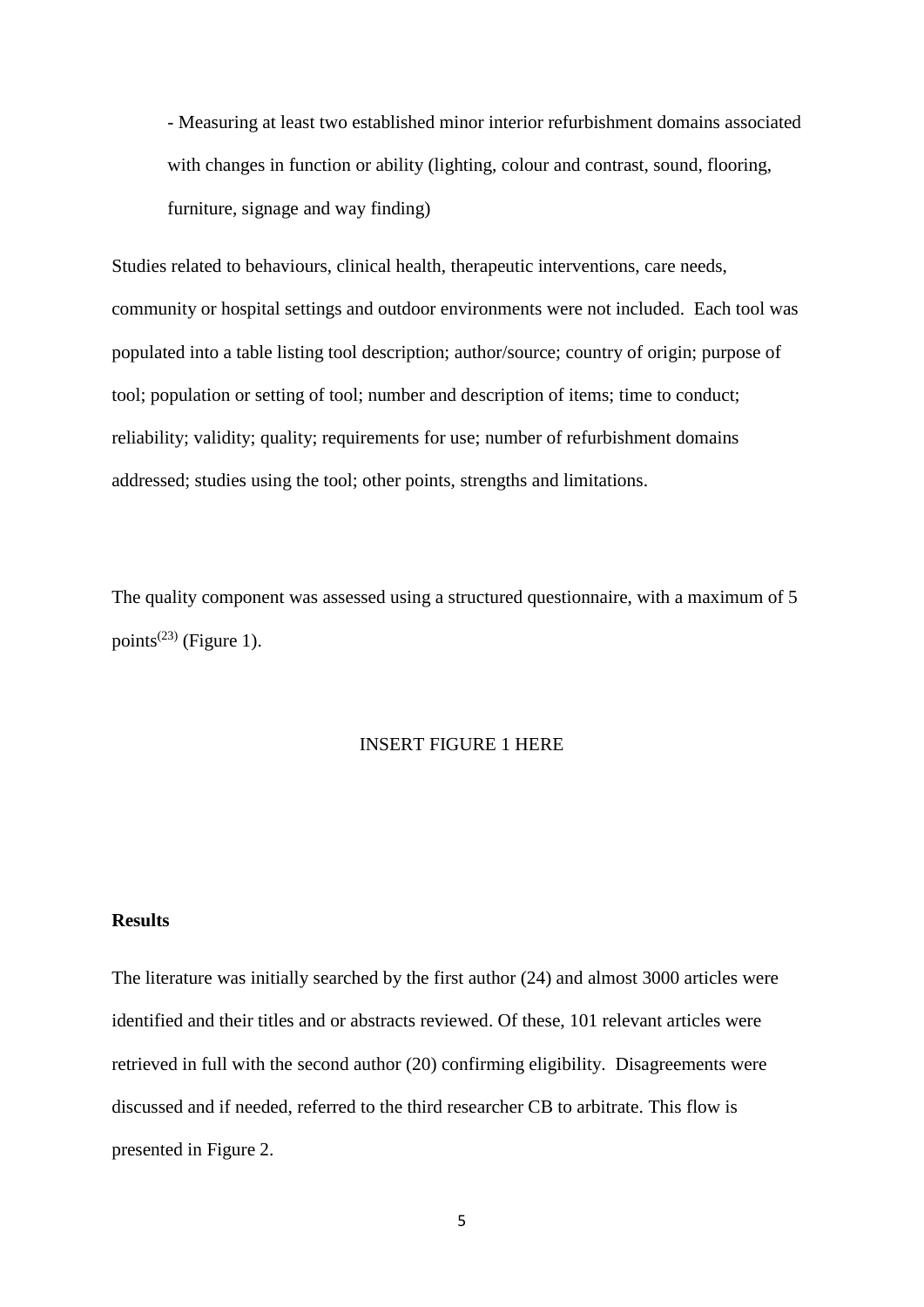#### INSERT FIGURE 2 HERE

The tools were examined to determine their potential to establish minor refurbishment priorities for Australian residential ACF. Ten from the United Kingdom, United States of America and Australia were identified as meeting our criteria and these are summarised in Table 1. Some tools had been subjected to prior reviews or studies and their strengths and limitations noted<sup>[\(25\)](#page-16-2),[\(26\)](#page-16-3),[\(27\)](#page-16-4)</sup>. There was demonstrated evidence for the use of certain tools to audit the environment, but we investigated their use in the context of minor refurbishment in seven domains: lighting, colour and contrast, sound, flooring, furniture, signage and wayfinding.

The Dementia Services Development Centre's<sup>[\(28\)](#page-16-5)</sup> Dementia Design Audit Tool (DDAT) includes questions on all seven refurbishment domains. This UK tool has 345 questions with 118 deemed essential items and 227 recommended items with the overall score weighted according to category. However we found no published data on the tool development nor any reliability and validity studies. Innes et al  $\mathfrak{s}^{(29)}$  $\mathfrak{s}^{(29)}$  $\mathfrak{s}^{(29)}$  study provides some validity, reliability and quality information on the tool (scoring 3 from 5). The DDAT has an explanation for each item but is time consuming to complete and score.

DesignSmart<sup>[\(30\)](#page-16-7)</sup> is similar to DDAT and also addresses all seven refurbishment domains in detail. This Australian tool has 609 questions with 272 deemed required and 337 advisable with comprehensive explanations to assist with scoring. A literature review was undertaken to establish the tool criteria, however each criteria are not referenced or linked to the relevant literature. The authors advise that DesignSmart is not a research tool and thus has not undergone reliability and validity tests. Futhermore, there do not yet appear to be published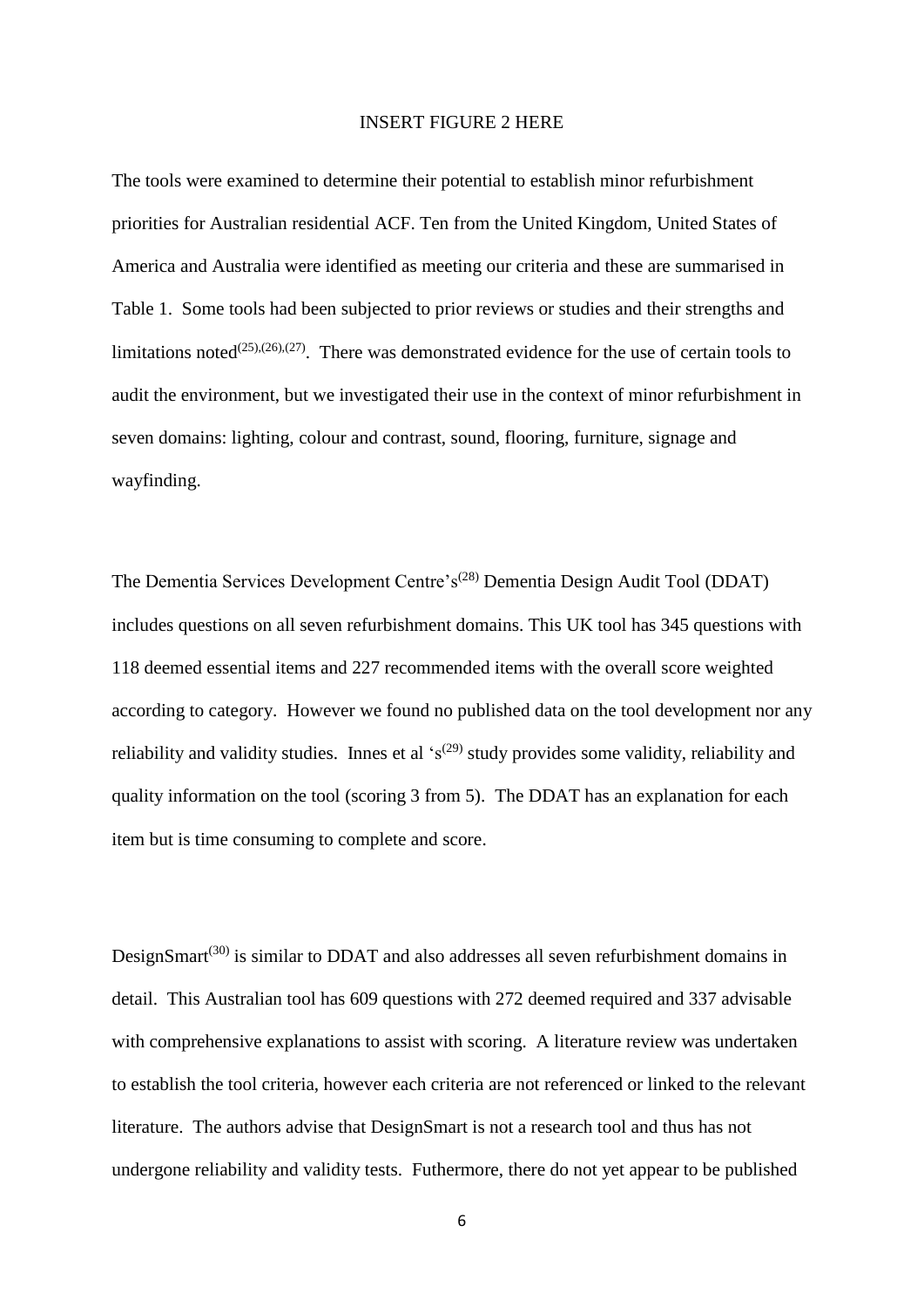studies using the tool and the quality score was 0. Finally, Design Smart is time consuming to complete and purchasing the tool provides a lience to undertake the audit at one facility only. If more facilities are to be audited, then more tools need to be purchased.

Enhance the Healing Environment (EHE) Environmental Assessment Tool<sup>[\(31\)](#page-16-8)</sup> covers all seven refurbishment domains. This UK tool has straightforward and short (59) questions scored on 5 point Likert scale with a section to add photographs. However there is a paucity of information on how to score the responses which provides options from 1 (barely met) through to 5 (totally met). The tool was described as being informed by research, best practice, surveys and field testing, but information regarding outcomes was not obtainable. No associated reliability or validity studies were found using the search strategy andwe also found no published studies using the tool. Consequently we assigned a quality score of 0. The tool does not include specifications for improvement. The tool authors recommend involving a range of people in the assessment as this enables discussions likely to encourage improvements in both the physical environment and the quality of care delivery.

The Environmental Audit  $\text{Tool}^{(32)}$  $\text{Tool}^{(32)}$  $\text{Tool}^{(32)}$  is another Australian tool which encompasses six of the refurbishment domains with 72 questions which are scored yes, no or nor applicable. It does not include the flooring domain. Originally designed to assist with modifications to hospital wards to ensure suitability for people with dementia, EAT has been modified and tested. Reliability and validity studies have been conducted and quality rated as 5. EAT questions centres on 10 design principles to provide an environment that maintains the abilities of a person with dementia. Completion is striaght forward and information about how to use the tool is readily available.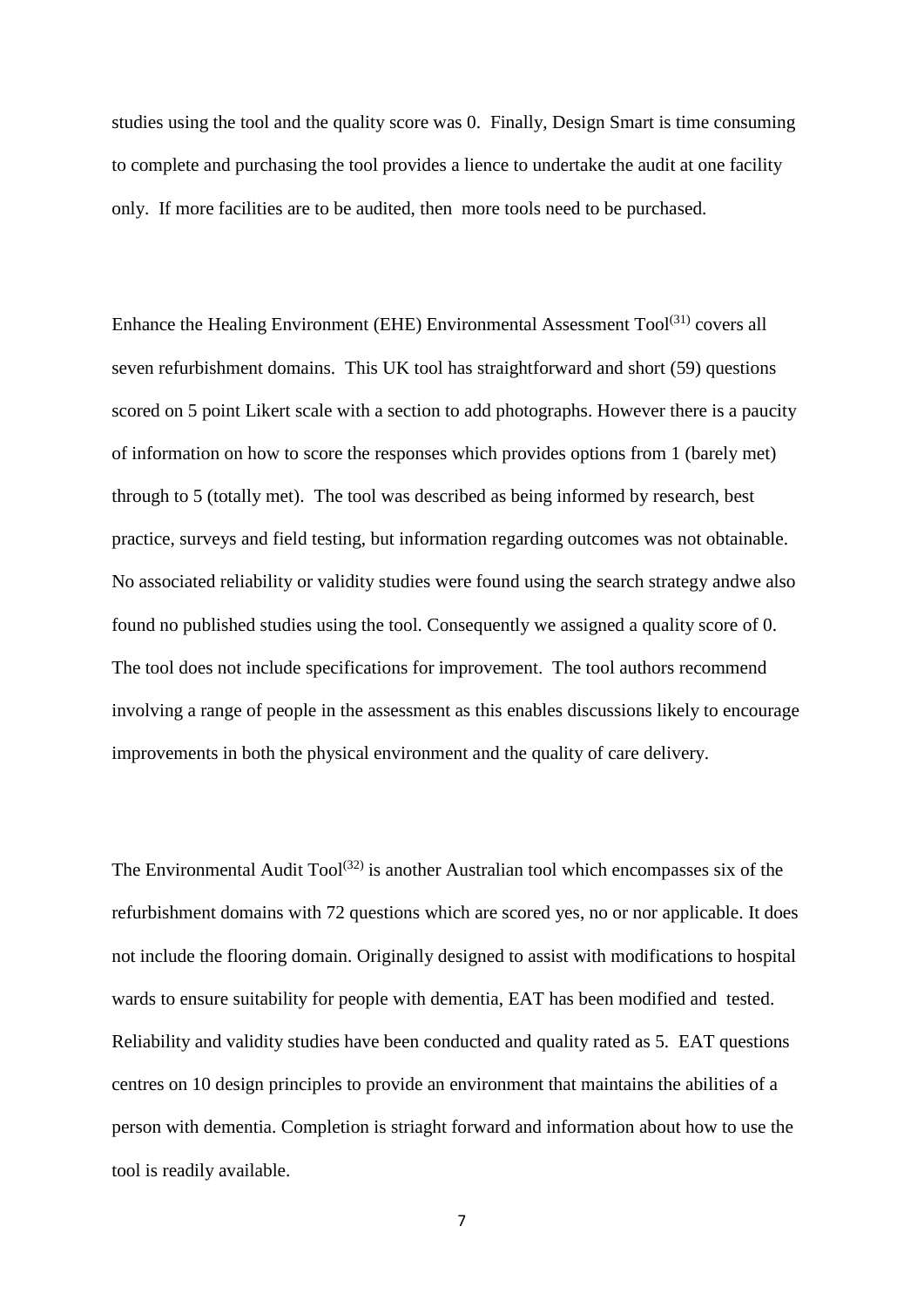Environmental Quality Assessment for Living (EQUAL) Checklists[\(8\)](#page-15-7) were specifically developed for a quality of life study. The aim to describe environments as experienced by individuals. Data from room (112 items), unit (140 items) and facility (134 items) checklists were grouped to form 20 indices which encompass four of the refurbishment domains – furniture, lighting, colour/contrast and sound. It is acknowledged that these indices cannot be used as scales but extensive testing has been conducted by the authors with reliability and face validity yielding a quality score of 5. There were no additional studies identified that used EQUAL Checklists other than those by the authors.

The American Multiphasic Environment Assessment Procedure  $(MEAP)^{(33)}$  $(MEAP)^{(33)}$  $(MEAP)^{(33)}$  is lengthy and complex to complete and has five instruments within the tool. Whilst reliability, validity and quality have been thoroughly examined, only one of the instruments addresses the physical environment and this encompasses two of the refurbishment domains (furniture and lighting) in 15 items from the 153 item Physical and Architectural Features checklist. Specifications for improvement are not provided and we could not find further studies that examines this further. MEAP requires expertise to complete.

The Professional Environmental Assessment Protocol (PEAP)<sup> $(27)$ </sup> is an American tool developed to provide a standardised evaluation of special care units for people with dementia type disorders. Taking approximately 3 hours to complete by a trained professional, reliability, validity and quality have all been established. However the actual tool itself or a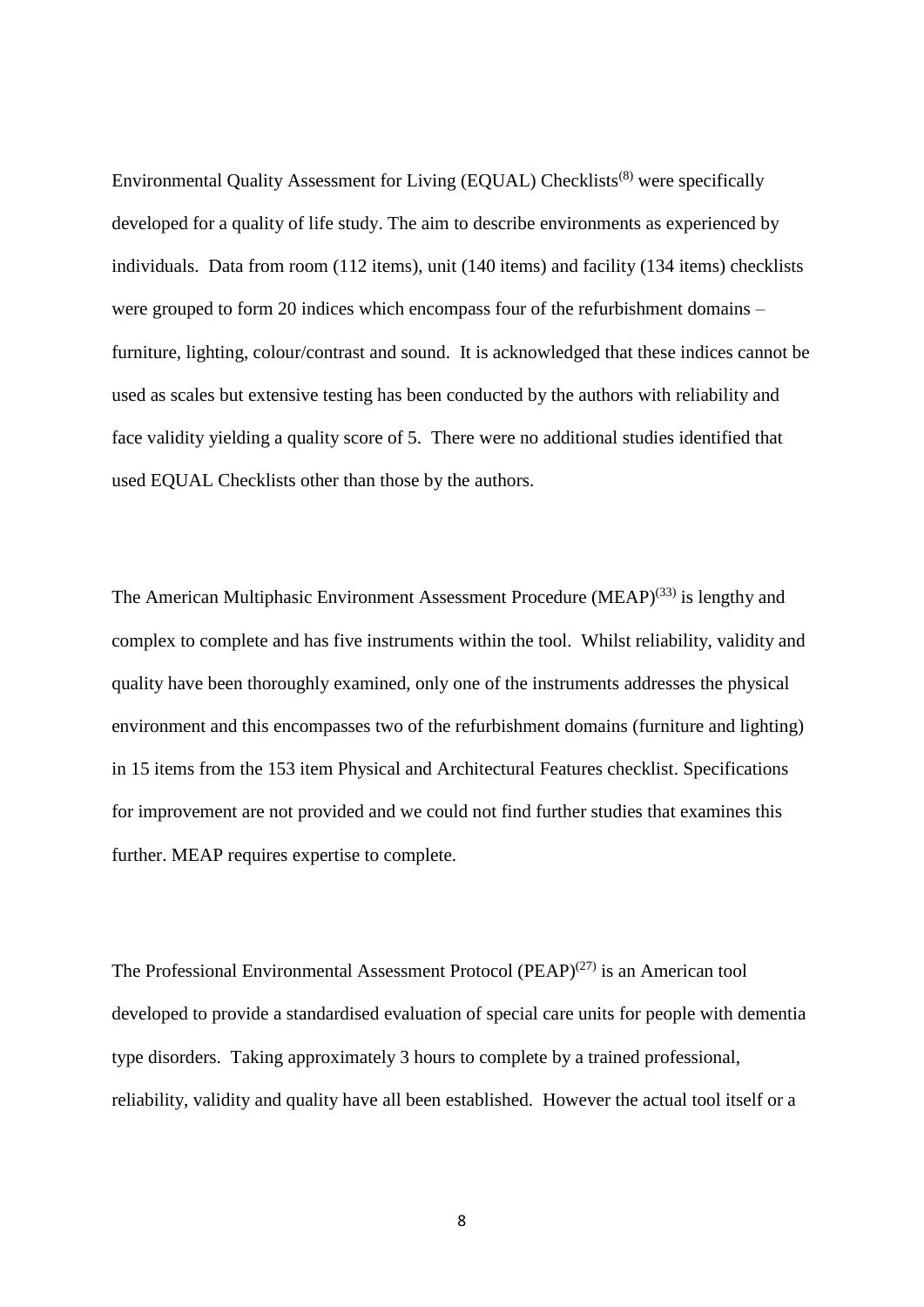manual was not found to be readily available in the public domain so the number and type of refurbishment domains included could not be examined.

Australia's Victorian Department of Health released the Residential Aged Care Services Built Environment Audit Tool in  $2012^{(34)}$  $2012^{(34)}$  $2012^{(34)}$ . The tool has 193 items across 5 domains including all seven minor refurbishment categories. Although the results do not appear to be published, the tool was pre-tested and trialled to ascertain reliability and a single study using the tool was reviewed to assess quality (score of 4). The first author of this study was one of the authors involved in the development of the tool. We could not find published studies which validated the tool. Specifications are included and referenced against relevant standards and resources. The tool kit with accompanying resources including photographs to assist comprehension of the tool recommendations is readily available.

The Sheffield Care Environment Assessment Matrix (SCEAM)<sup>[\(35\)](#page-16-12)</sup> was developed in 2004. The SCEAM has 318 questions across several sections which address all seven minor refurbishment domains and can take up to half a day to complete. The SCEAM was developed for research purposes rather than commercial use and has not yet been fully validated<sup>[\(36\)](#page-16-13)</sup>. Inter-rater reliability is high and the quality score is 5 with a number of studies using this tool. Uniquely, this tool captures the difference between a building as designed versus the building as used. Some terms eg 'pastiche' are specific to the UK and not applicable to Australia. The tool kit and accompanying information is readily available.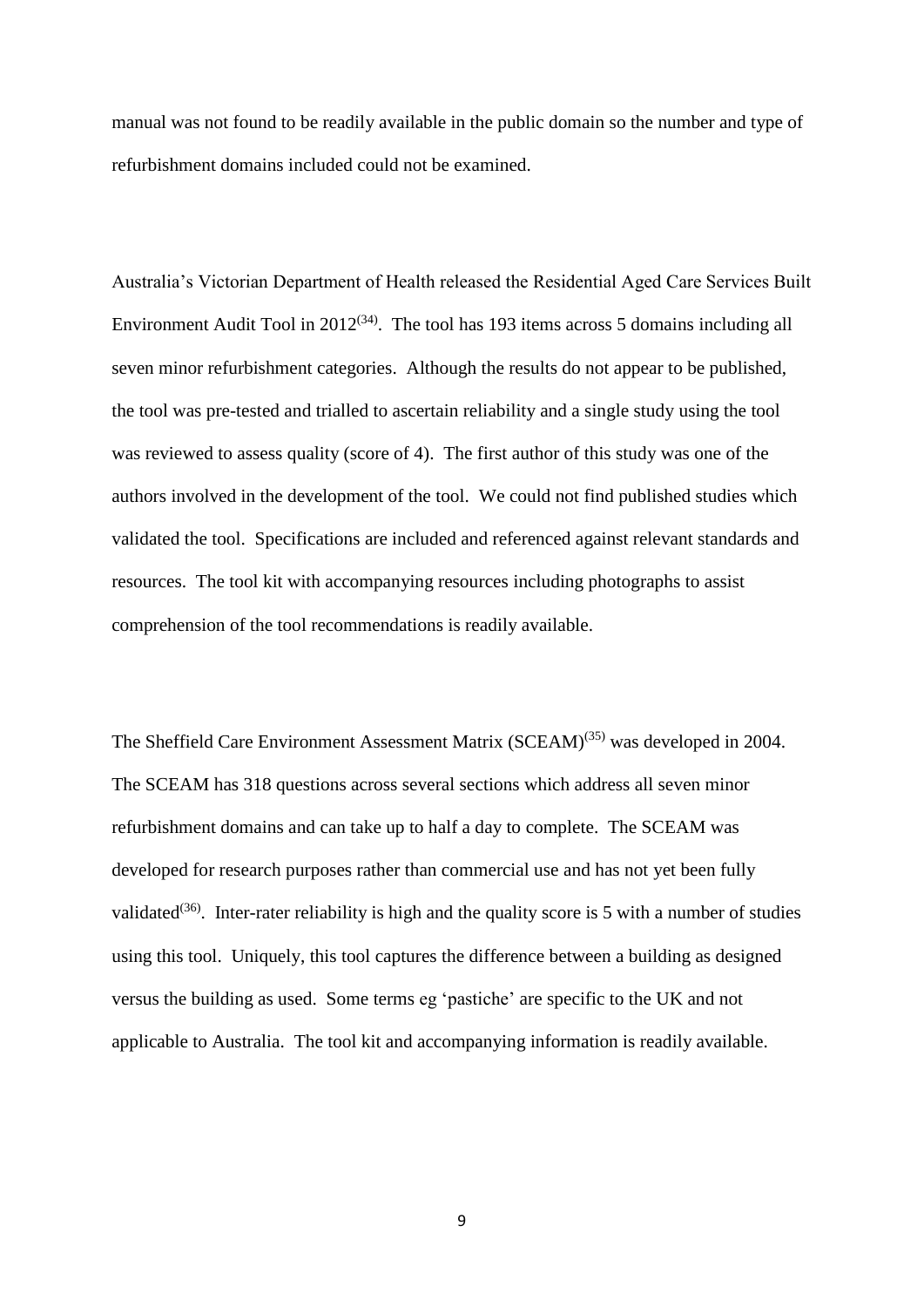The American Therapeutic Environment Screening Survey for Nursing Homes (TESS- $NH<sup>(26)</sup>$  $NH<sup>(26)</sup>$  $NH<sup>(26)</sup>$  consists of 84 items across 13 domains. Widely used in studies, this tool has etsablished reliability and validity yielding a quality score of 5. TESS-NH has a small subscale (Special Care Unit Evironment Quality Scale) and a single global scale embedded within a survey so provides limited recommendations for refurbishment improvements. The TESS-NH has 12 from 31 items relating to four of minor refurbishment domains (lighting, furniture, wayfinding and sound). Scoring is on a categorical basis where a higher number respresents a more favourable atribute of the environment. The tool is quick and simple to conduct (approximately ¾ hour).

#### **Discussion**

Of the ten environment assessment tools reviewed, five addressed all seven minor refurbishment domains:  $DDAT^{(28)}$  $DDAT^{(28)}$  $DDAT^{(28)}$ , DesignSmart<sup>[\(30\)](#page-16-7)</sup>, EHE Environmental Assessment Tool<sup>[\(31\)](#page-16-8)</sup>, Residential Aged Care Built Environment Audit Tool<sup>[\(34\)](#page-16-11)</sup> and SCEAM<sup>[\(35\)](#page-16-12)</sup>. Thus any one of these tools may be considered foremost when addressing minor refubishment of residential aged care facilities in terms of lighting, colour and contrast, sound, flooring, furniture, signage and wayfinding. However, the EHE Environmental Assessment Tool has limited information available on the development and scoring as well as specifications for improvement. The scoring prompts are simple ie low scores highlight areas for action such as changing crockery or improve flooring as part of maintenance programs. Scoring is subjective with the assessor determining if an item is barely met or completely met without any criteria to guide the score allocation. These limitations would impede establishing rigorous refurbishment priorities and recommendations to obtain funding, which is largely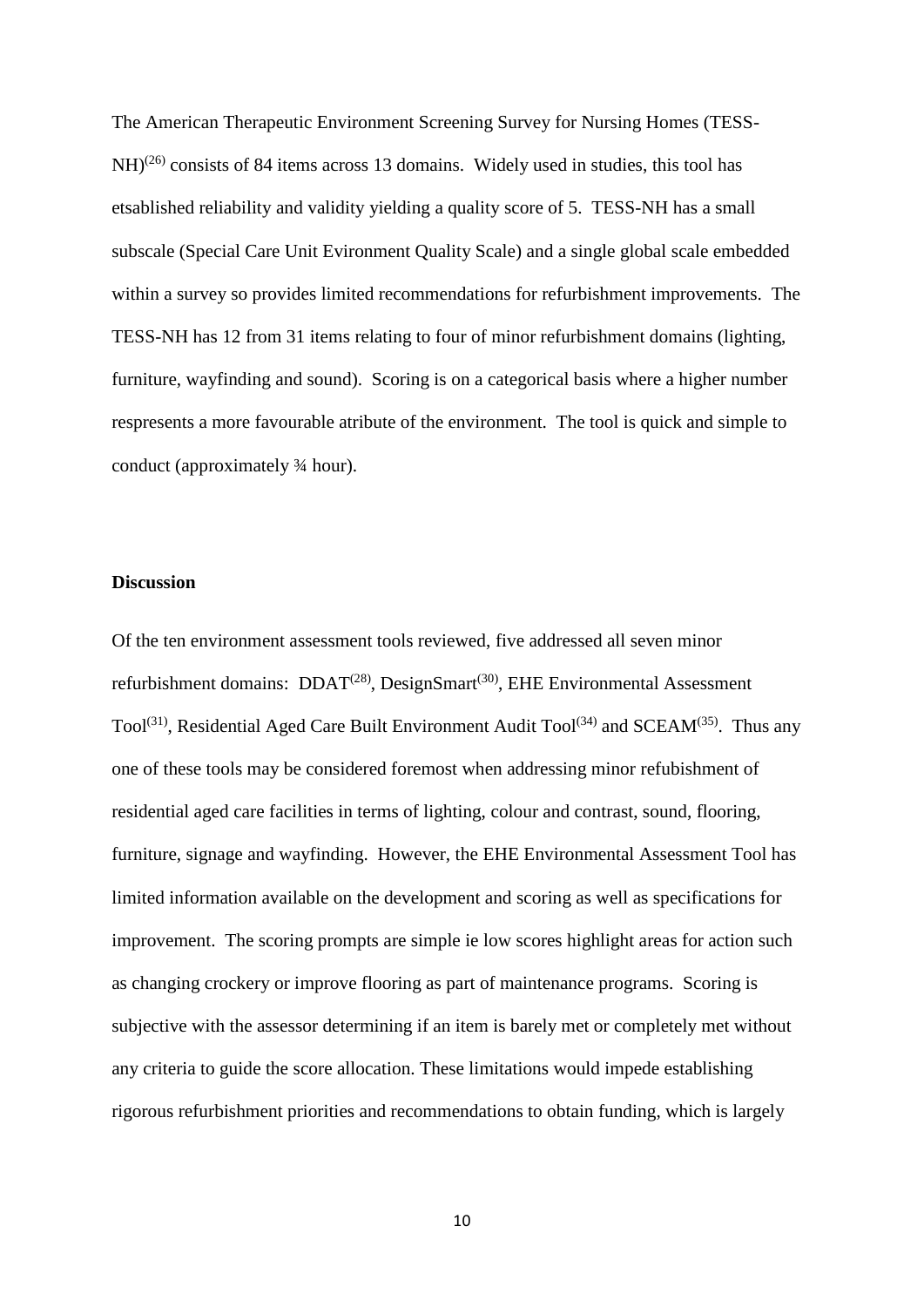contested and limited. The EHE Environmental Assessment Tool was therefore not subject to further review

DesignSmart is very similar to DDAT and was developed in Australia so has more signficance to the refurbishment of facilities in this country than the DDAT. DDAT scoring is 'yes' or 'no' to the items with essential and recommended items interwoven in each category. DesignSmart is also yes or no and has required and advisable items in each category. However DesignSmart has more detailed information relevant to refurbishment which is easily categorised – for example in the Lounge Area section, it has subsections listing room layout and furnishing; detailed design elements (tonal properties); lighting; acoustics; thermal comfort and signage whereas DDAT's lounge area section lists general features and different types of lounges. We did not consider DDAT in a further review.

This resulted in three tools which address all seven minor refurbishment domains to subsequently be considered for further validation. These are namely,  $DesignSmart^{(30)}$  $DesignSmart^{(30)}$  $DesignSmart^{(30)}$ , Residential Aged Care Built Environment Audit  $Tool^{(34)}$  $Tool^{(34)}$  $Tool^{(34)}$  and  $SCEAM^{(35)}$  $SCEAM^{(35)}$  $SCEAM^{(35)}$ . One of the authors of SCEAM proposes consideration of the EVOLVE (Evaluation of Older People's Living Environments)<sup>[\(37\)](#page-16-14)</sup>. The first two are Australian tools whereas the latter are from the United Kingdom. EVOLVE has not yet been examined and DesignSmart and Residential Aged Care Built Environment Audit Tool do not yet have established reliability and validity. SCEAM has partial reliability and validity established but these have not been fully tested. These tools vary in length (DesignSmart with 608 items through to Residential Aged Care Built Environment Audit Tool with 193 items) and time to complete so the feasibility of using these tools when commencing renovations also needs to be examined.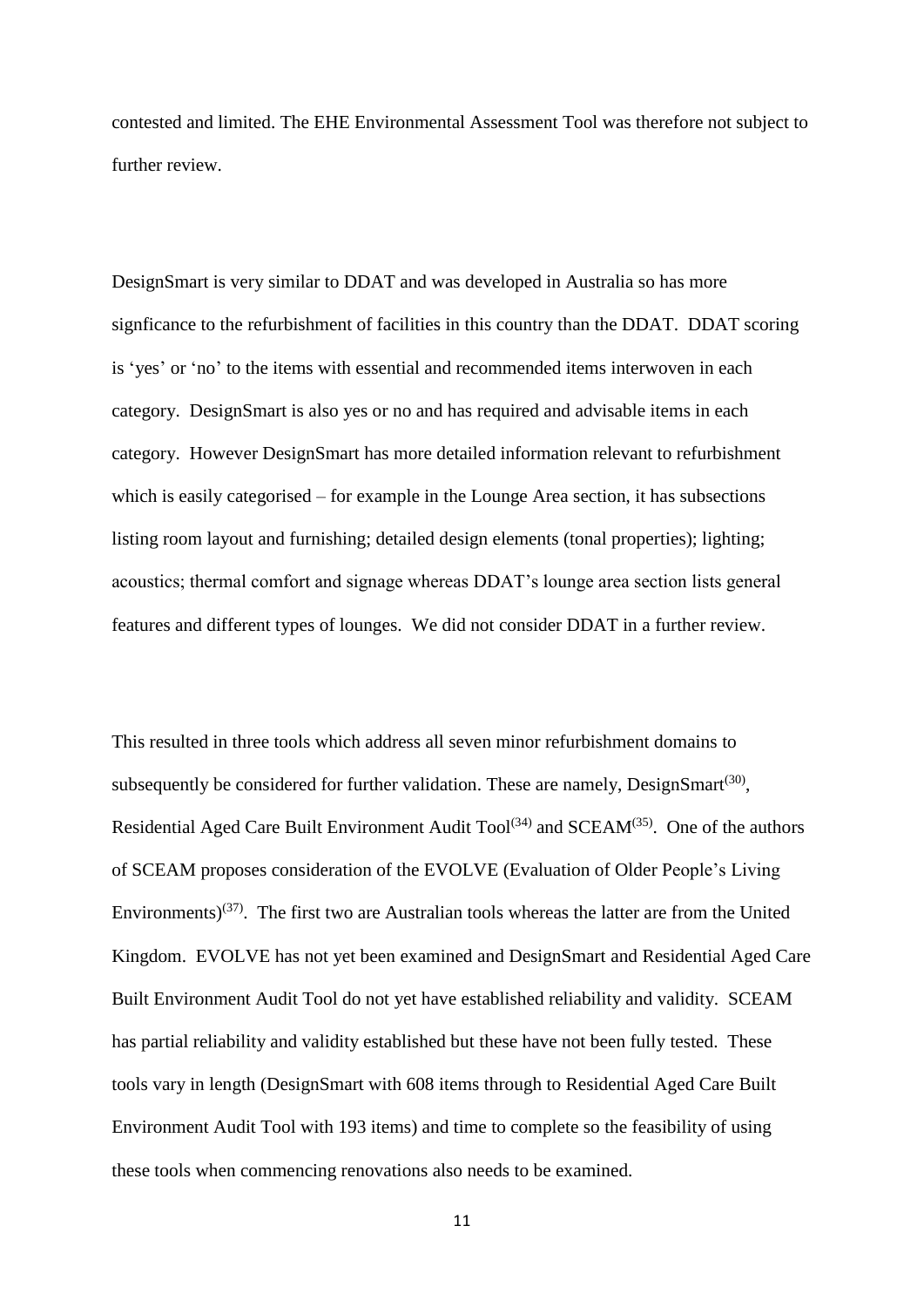One major limitation comes from our inability to obtain full details of the PEAP which meant the number and details of the minor refurbishment domains included in the PEAP could not be established. To recommend a tool for refurbishment, the criteria included ready access with the preferrable inclusion of an instruction manual. Minor refurbishment was limited to seven specific domains (we acknowledge there may be more). Our focus was on residential ACF and so there may or may not be useful generalisability to home, community or hospital care for older people.

## **Conclusion**

Ten environmental design audit tools were systematically reviewed for their use in ACF minor refurbishment with a focus on seven domains. From the ten, four tools – DesignSmart<sup>[\(30\)](#page-16-7)</sup>, Residential Aged Care Built Environment Audit Tool<sup>[\(34\)](#page-16-11)</sup> and SCEAM<sup>[\(35\)](#page-16-12)</sup> and EVOLVE (Evaluation of Older People's Living Environments)<sup>[\(37\)](#page-16-14)</sup> may be useful in providing guidance in refurbishing lighting, colour and contrast, sound, flooring, furniture, signage and wayfinding. However, all tools require further work to establish reliability, validity and quality. We propose that these four tools undergo further testing to determine their suitability for use in conducting minor refurbishment in Australian residential ACF.

#### **Key Points**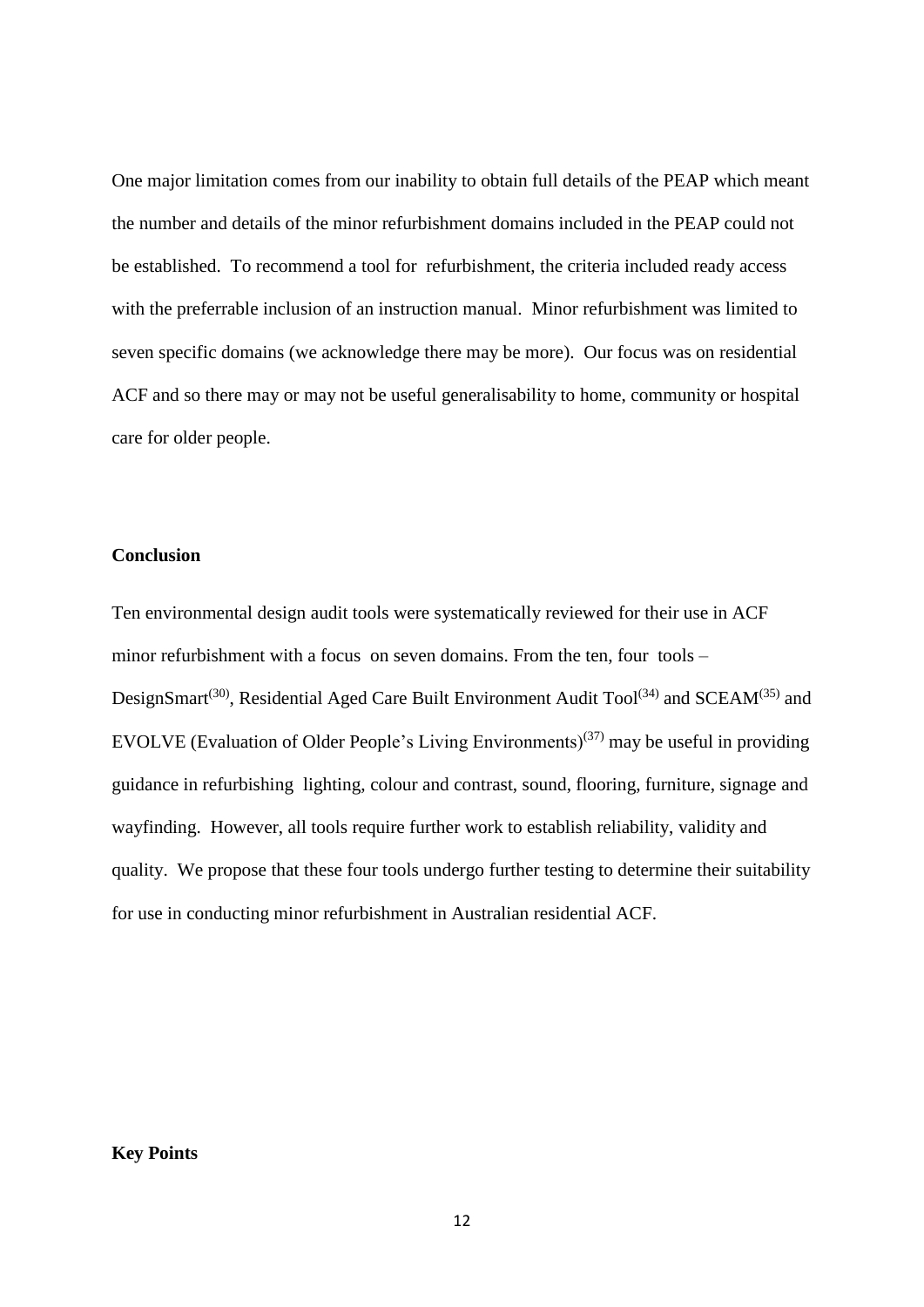- Currently, there is little consensus on the best assessment tool to guide minor refurbishment of ACFs
- We identified 10 tools of which four included all seven minor refurbishment domains.
- Further work is recommended to provide reliability and validity studies on these tools before recommending the best instrument for future use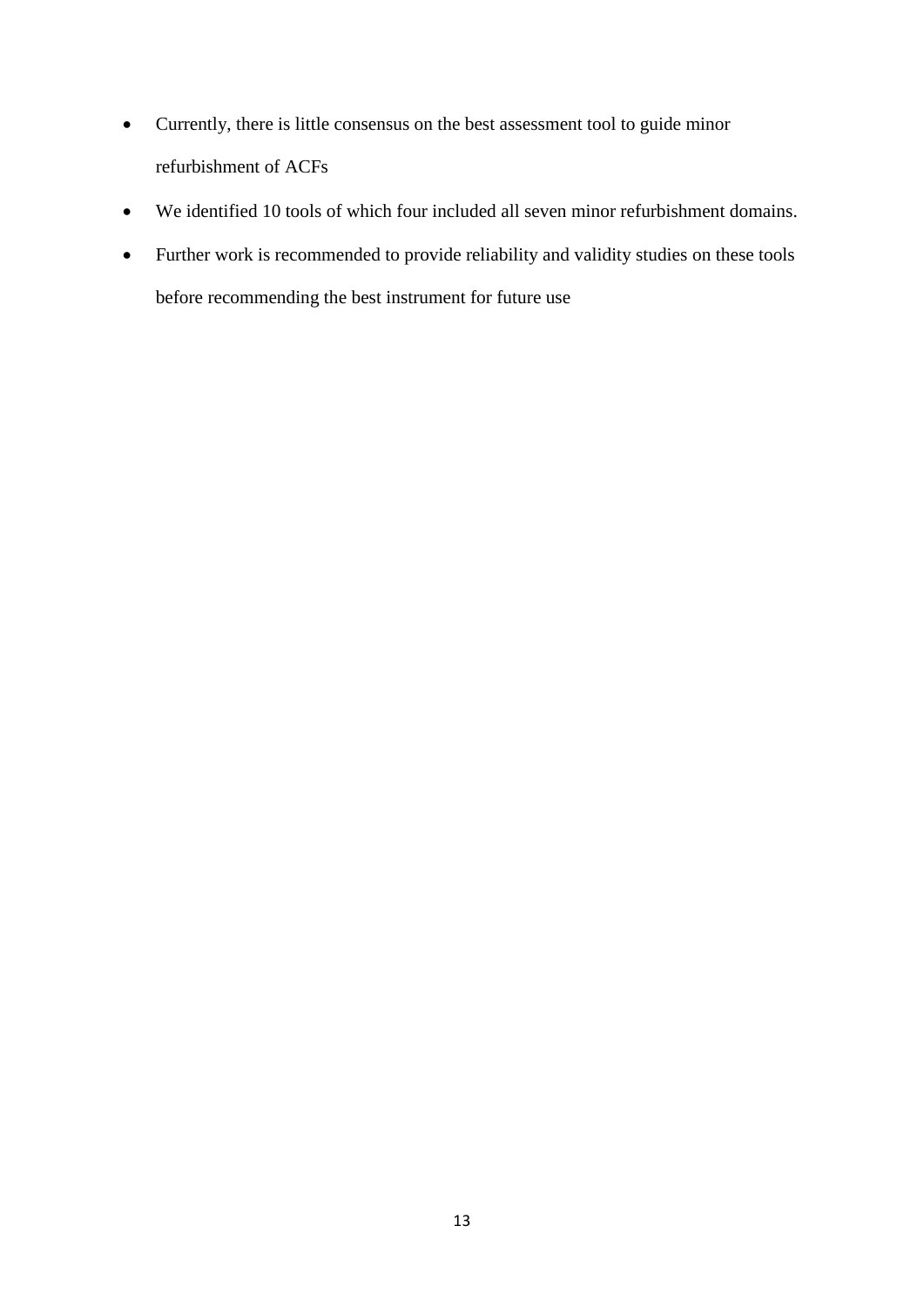## **References**

<span id="page-15-0"></span>1. AIHW. Residential aged care in Australia 2010-2011: A statistical overview. In: Welfare AIoHa, editor. Canberra2012.

<span id="page-15-1"></span>2. Economics A. The future of aged care in Australia: A public policy discussion paper. 2010.

<span id="page-15-2"></span>3. Deloitte. The viability of residential aged care providers and the potential impact from Productivity Commission recommendations on changes to the aged care system. 2011.

<span id="page-15-3"></span>4. Thornton G. Australian cost of residential aged care research: Service costs in modern residential care facilities. 2012.

<span id="page-15-4"></span>5. Services DS. Accessing a higher level of Accommodation Supplement: Guidelines for newly built and significantly refurbished residential aged care services. 2012.

<span id="page-15-5"></span>6. Committee NACB. Submission on "Accessing a higher level of Accommodation Supplement - Guidelines for newly built and significantly refurbished residential aged care facilities". 2014.

<span id="page-15-6"></span>7. van Hoof J, Kort HSM, van Waarde H, Blom MM. Environmental Interventions and the Design of Homes for Older Adults With Dementia: An Overview. American Journal of Alzheimer's Disease and Other Dementias. 2010;25(3):202-32.

<span id="page-15-7"></span>8. Cutler LJ, Kane RA, Degenholtz HB, Miller MJ, Grant L. Assessing and Comparing Physical Environments for Nursing Home Residents: Using New Tools for Greater Research Specificity. The Gerontologist. 2006;46(1):42.

<span id="page-15-9"></span><span id="page-15-8"></span>9. Calkins MP. Evidence-based long term care design. NeuroRehabilitation. 2009;25(3):145-54. 10. Fleming R, Purandare N. Long-term care for people with dementia: environmental design guidelines. International Psychogeriatrics. 2010;22(7):1084-96.

<span id="page-15-10"></span>11. Day K, Carreon D, Stump C. The therapeutic design of environments for people with dementia: A review of the empirical research. Gerontologist. 2000;40(4):397-416.

<span id="page-15-11"></span>12. Dewing J. Caring for people with dementia: noise and light. Nursing older people. 2009;21(5):34-8.

<span id="page-15-12"></span>13. Shikder S, Mourshed M, Price A. Therapeutic lighting design for the elderly: a review. Perspectives in Public Health. 2012;132(6):282-91.

<span id="page-15-13"></span>14. Marquardt G. Wayfinding for people with dementia: A review of the role of architectural design. Health Environments Research and Design Journal. 2011;4(2):75-90.

<span id="page-15-14"></span>15. Gross J, Harmon ME, Myers RA, Evans RL, Kay NR, Rodriguez-Charbonier S, et al. Recognition of self among persons with dementia: Pictures versus names as environmental supports. Environment and Behavior. 2004;36(3):424-54.

<span id="page-15-15"></span>16. Joosse LL. Do sound levels and space contribute to agitation in nursing home residents with dementia? Research in Gerontological Nursing. 2012;5(3):174-84.

<span id="page-15-16"></span>17. Teresi JA, Holmes D, Ory MG. Commentary: The therapeutic design of environments for people with dementia: further reflections and recent findings from the National Institute on Aging Collaborative Studies of Dementia Special Care Units. Gerontologist [HWWilson - GS]. 2000;40(4):417.

<span id="page-15-17"></span>18. Barnes S. The design of caring environments and the quality of life of older people. Ageing and Society [HWWilson - SSA]. 2002;22:775.

<span id="page-15-18"></span>19. Passini R, Pigot H, Rainville C, Tétreault M-H. Wayfinding in a Nursing Home for Advanced Dementia of the Alzheimer's Type. Environment and Behavior. 2000;32(5):684-710.

<span id="page-15-19"></span>20. Andersson JE, Arkitektonisk g, Kth, Skolan för arkitektur och s, Arkitektur. "Touching up" Communal Space of a Residential home set-ting: A Comparative Study of Tools for Assessing Changes in the Interior Architectural Space. Journal of Housing for the Elderly. 2011;25(2):175.

<span id="page-15-20"></span>21. Davis S, Byers S, Nay R, Koch S. Guiding design of dementia friendly environments in residential care settings: Considering the living experiences. Dementia. 2009;8(2):185-203.

<span id="page-15-21"></span>22. Cutler LJ. Physical environments of assisted living: research needs and challenges. The Gerontologist. 2007;47(6):68.